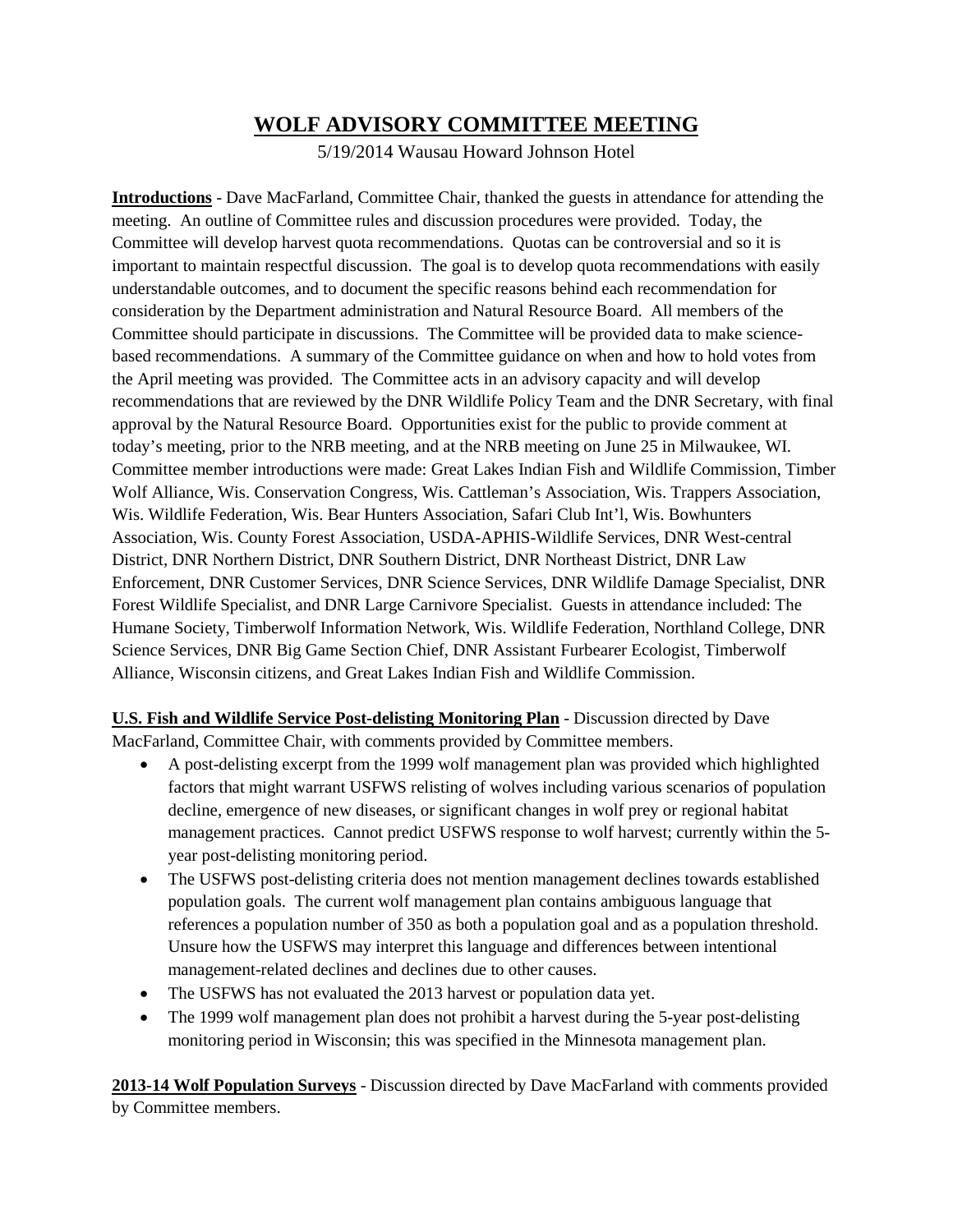## Wolf Tracking Effort Report

- The Committee thanked Jane Wiedenhoeft and Jean Bruner for compiling tracking data.
- Last year, the Committee discussed methodology and study design; will not cover this year.
- A map and summary of 2013-14 survey blocks was provided consisting of high, medium (blocks with good telemetry data or other data), and low (little evidence of wolf activity) priority blocks.
- A map of tracking effort was provided; some blocks inactive and not tracked, some tracked by DNR staff only, some tracked by volunteers only, and some tracked by both DNR and volunteers. The public may consider some inactive blocks occupied; if the public provides evidence of wolves in these areas, effort can be allocated to those blocks.
- Not all public reports are verified due to limited resources although data are considered; when verified observations (e.g., trail camera photos) are provided, further investigation is more feasible and local staff will follow-up.
- Volunteers considered of very good quality. Long-term declining trend in total number of volunteers enrolled although agency resources have been allocated to compensate. In 2013-14, 3 contract employees (seasonal USDA-Wildlife Services employees) were added. Volunteer experience levels monitored; DNR staff will track blocks surveyed by new/low experienced trackers. Volunteer recruitment is essential to develop and retain experience pool.
- Broadly, the effort was adequate for gathering data in 2013-14. This year, deep and soft snow caused animals to move less; wolf sign decreased and was more concentrated. Experienced trackers likely located wolves better than new trackers.
- High priority blocks 112 surveyed by experienced trackers, 3 surveyed by inexperienced trackers, 4 blocks not surveyed (1 block surveyed by aerial count and 2 blocks surveyed from adjacent blocks). 2 packs identified from Michigan data, 1 pack absent from telemetry data (animals from adjacent packs have moved into territory), and 1 pack absent based on adjacent survey block data.
- Medium priority blocks 14 surveyed by experienced trackers, 1 not tracked. 3 packs identified by aerial count.
- Inactive blocks 24 total inactive blocks, 5 surveyed by experienced trackers, 2 surveyed by inexperienced trackers. 2 wolves detected in one block.
- Low priority blocks 1 block in northern Marathon County listed as low priority but local perspective is that wolves occupy this area; considerable contiguous industrial timber land exists.
- 2013-14 average of 29.2 miles per survey (record effort). Survey blocks added over time as population expanded; an adjusted total miles surveyed by year can be developed.
- Increasing long-term trend in tracking effort; 41% increase in DNR tracking effort and 4% decrease in volunteer effort. DNR effort supplemented decline in volunteer effort although increased recruitment and retention of volunteers needed.
- Every block must be tracked adequately to collect reliable data. Majority of surveys conducted by vehicle; some conducted by snowmobile, snowshoe, or ski. Wolves use roads as means of travel. Increasingly more industrial forest roads gated over time. Detectability varies by day; some days require more effort than others to locate wolves. Tracking information is only one data source; other sources include remote sensor cameras, public observations, radio telemetry, and aerial observations.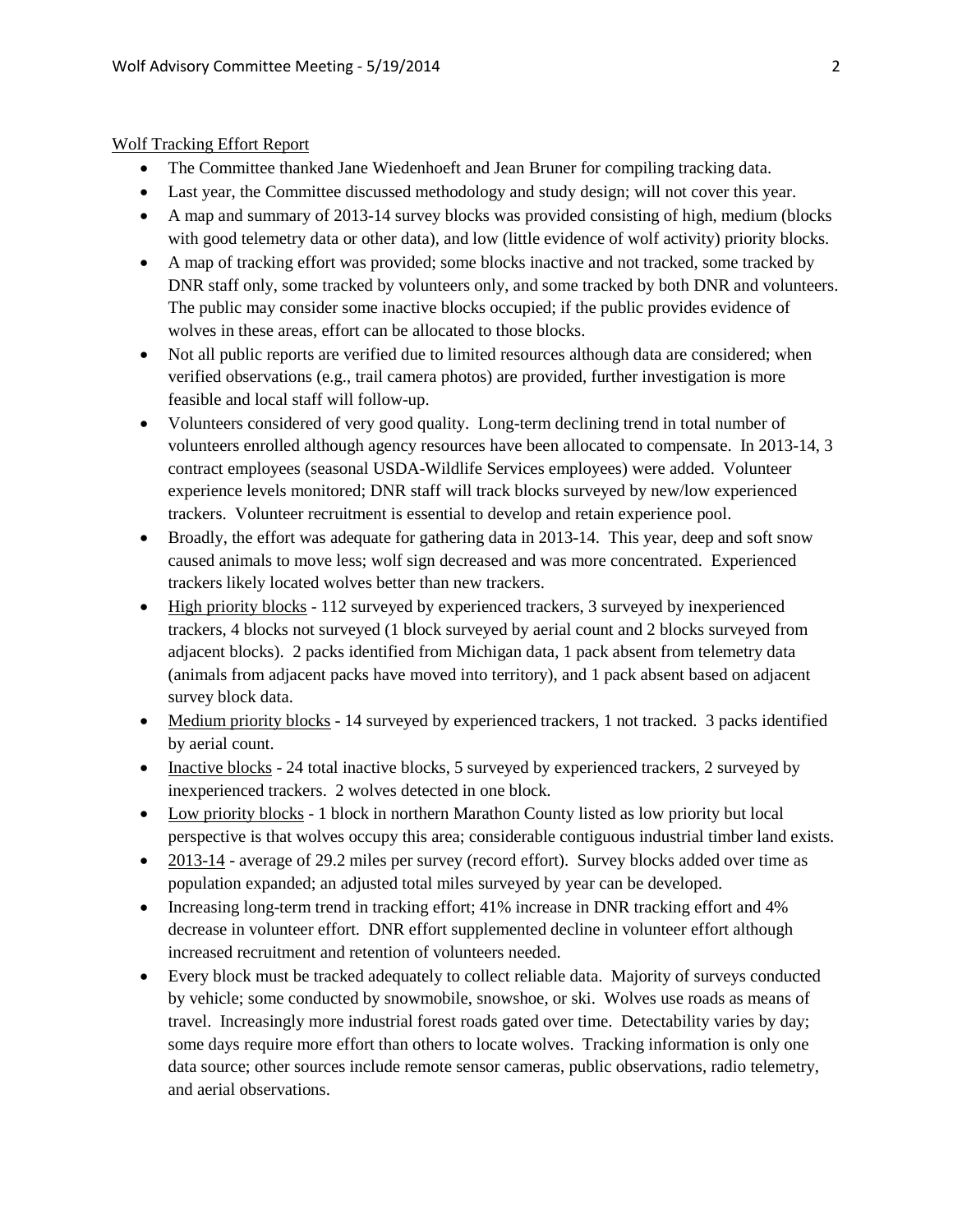- Must manage zones 1-5 but cannot ignore zone 6 as wolves do exist in this zone and will not be counted if track surveys are not conducted there.
- In one unit, 18 wolves total detected and 1 surveyor detected 6 wolves in 2 packs (1/3 of total wolves). This is possible because the 1 surveyor surveyed the highest density area of the block and because wolves move.
- Comparisons will be drawn between survey methods used in other states; each method has strengths and weaknesses.
	- o Each method yields usable results relative to each other, and data are consistent regardless of method over time. Wisconsin will generate more data with time. If there were really 3 times more wolves in the state as counted, the minimum winter count would not have resulted in the number calculated; the question is more a matter of what percent more is the population (i.e., 10, 20, 30% more).
	- o Tracking effort is adequate where applied adequately, but there are parts of the state where effort is not applied adequately or at all. Tracking provides an index for what is occurring on the landscape. Identify ways to increase public input and to develop local trackers.
	- o Survey effort has increased during previous years and if data has remained constant over previous years, acknowledgement that the population has decreased according to these data is warranted. Look at depredation levels, or other metrics, next year to determine if other data exists to indicate the population has decreased.
	- o There is too much focus on the population number of 350 as complete counts are difficult; the population goal listed in the management plan is not an estimated population of 350, it is a minimum count of 350. Management actions are mandated to be based on a minimum count according to the plan; current federal regulations and delisting criteria mandates how the minimum wolf count can be conducted. The goal is to develop a minimum count; the tracking method has been conducted in Wisconsin for the past 35 years and it generates the data necessary to manage the population.

#### 2013-14 Wolf Packs Tracked

- A table of 2013-14 wolf packs tracked was provided.
- 97% of 2012-13 pack areas surveyed in 2013-14; 6 packs not tracked (2 no longer existed), 2 surveyed by other agencies, 1 surveyed by observational data, and 1 pack existed in area inaccessible by trackers.
- 8% of 2011-12 packs not detected in 2012-13; 13% of 2012-13 packs not detected in 2013-14.
- 3.6 mean surveys per pack in 2012-13; 4.3 in 2013-14. Survey effort adequate to locate packs not previously detected.
- 17 new packs detected; indicates effort was adequate, although difficult to assess.
- In 2013-14, average pack size declined by about 1.5 wolves/pack; now 2.4 wolves/pack. Pack size is calculated annually. Pack sizes smaller in Wisconsin due to a smaller prey size (compared to large pack sizes in western North America where prey includes elk, bison, and/or caribou). Wisconsin average pack sizes are consistent with those in adjacent states and other areas where the primary prey is white-tailed deer.
- Updated minimum winter wolf count in 2013-14 is 660; reported as 558 at previous meeting.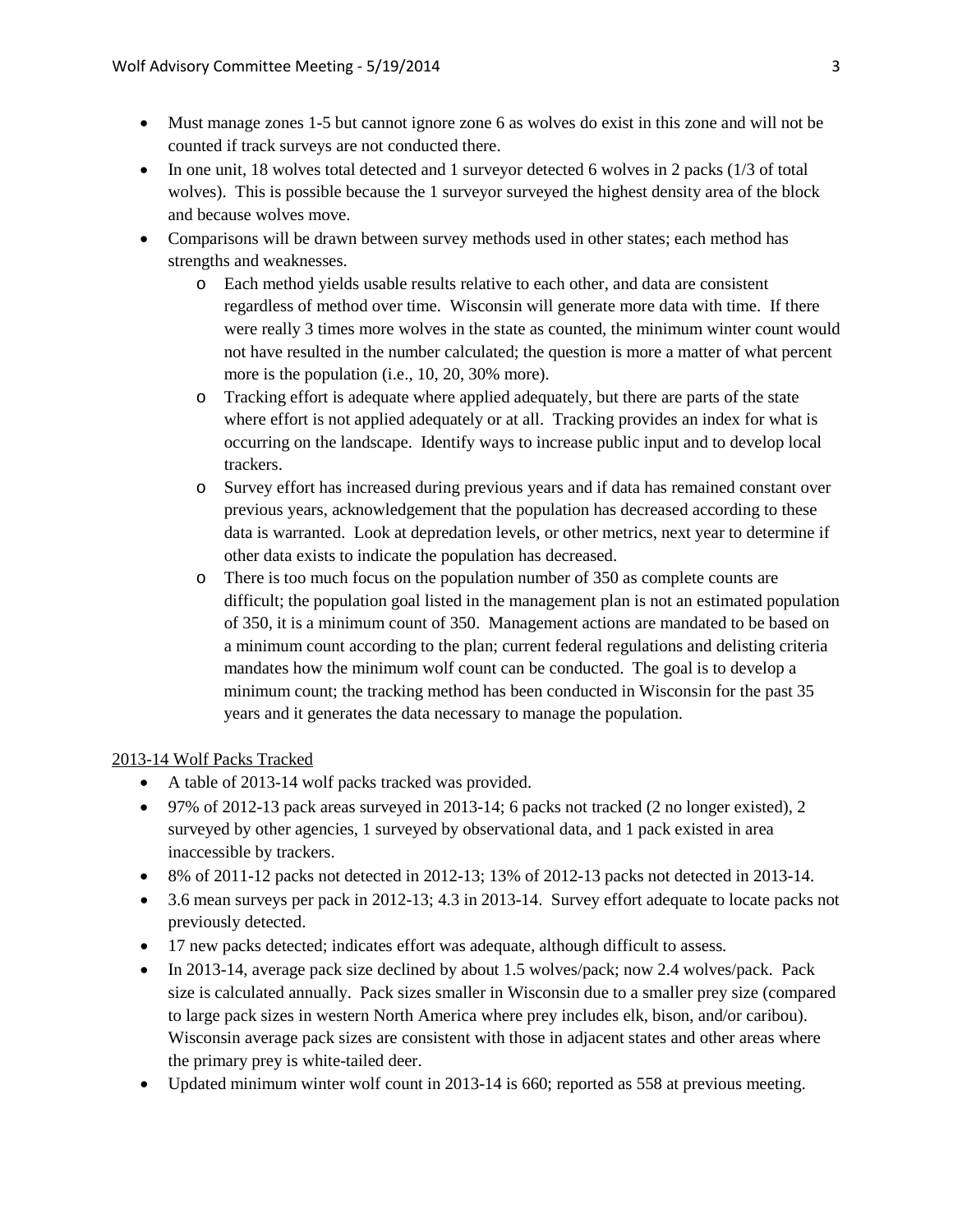#### 2013-14 Preliminary Wolf Season Age Report

- Data are preliminary; just received from laboratory last week.
- 55% of harvest were young-of-the-year, 21% yearlings, and the remainder adults.
- 103 female reproductive tracts analyzed; scaring mostly occurred in adult animals.
- Tooth aging relies on seasonally differential growth rates (works well in bear; extended winter denning period), so there is some question regarding the accuracy of the data for wolves. Wolves tend to age young as they do not tend to develop distinct layers of cementum annuali.
- Analysis of reproductive tract scarring is targeted at identifying fresh scars; easy to distinguish between fresh scars and old scars (scoring system used to determine scar freshness). One animal age 7 showed no scars; possibly never reproduced or it previously reproduced but not recently (scars can degrade if a wolf is lowered in social status as it ages).
- Reproductive tracks not assessed in 20 wolves for various reasons; some were considerably decomposed. A shorter registration period following harvest would be useful.
- Wolf harvest season report released Tuesday, May 13; the evaluation of wolf carcasses harvested by the aid of hounds and additional information related to law enforcement actions included.

**2014 Wolf Harvest Quota Recommendations** - Discussion directed by Dave MacFarland with comments provided by Committee members.

- Must document reasoning behind recommendations for further consideration by DNR Wildlife Policy Team, DNR Secretary, and Natural Resource Board.
- Handout from Marathon County provided to the Committee. Map of agricultural density provided to the Committee to supplement Mladenoff habitat suitability map.

Recommended 2014 Harvest Objectives

- Reduce population towards management plan goal.
- Manage wolves for areas where they are encouraged to persist.
- Manage for a percent reduction to minimize warranting for a USFWS program review.
- Reduce population conservatively in case diseases or other factors also reduce population.
- Reduce population at similar rates to last year; a slow reduction is preferred. The 2013 goal was a harvest to result in a 10-15% population reduction; the reduction was 19%.
- Maximize recreational opportunities.
- Maintain a population adequate to generate funding for depredation compensation program. Consideration for funding may develop a dependence on generating these funds. Currently, sportsmen/women are funding the program, but 3,600 fewer people applied for wolf licenses in 2013 compared to 2012.
- Maintain an ecologically functioning population.
- Balance carnivore numbers with prey numbers.
- The Tribes are concerned with the 2012-2013 minimum count reduction of 19% considering reduced pack size data, high rates of harvest compared to other states in the region, high rates of adult animals harvested which may impact pack functioning, female reproductive tract data which indicates a large number of adult females are not reproducing, and Dr. Tim Van Deelen (UW-Madison) data showing that managing populations below carrying capacity may result in population instability. Must use all data and not pick and choose which data are important; must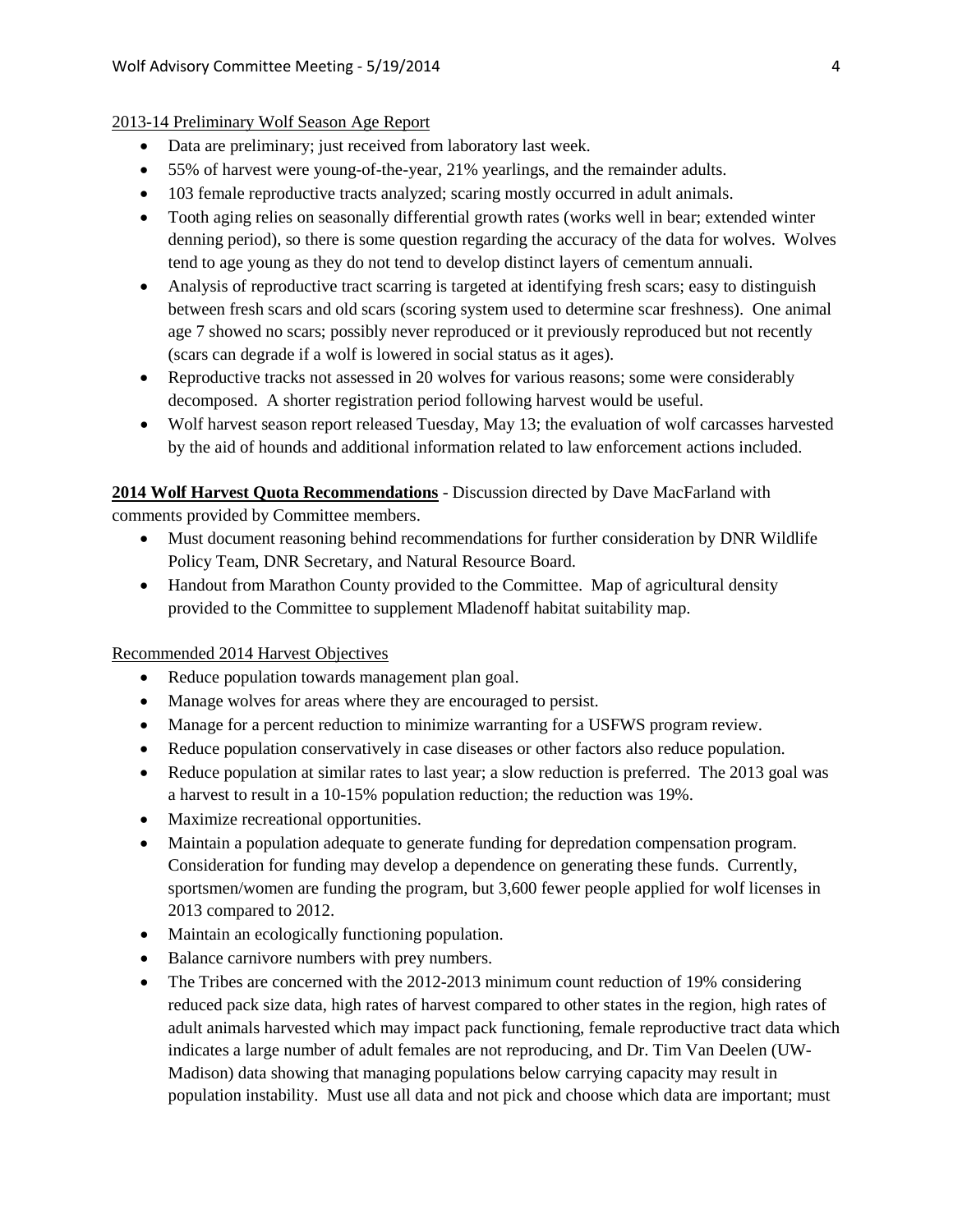consider human health and safety and depredation management. Dr. James Kroll (Wisconsin Deer Trustee) could not provide evidence that wolves were impacting the deer herd. Vehicle collisions and other mortality have been high. The Tribes recommend no harvest in 2014 to gather more data. The Tribes disagree with the notion of managing the wolf population at or just above the minimum viable population level as wolves have a legitimate right to exist.

- Wolves in areas of the western U.S. have limited their own population by decreasing prey populations; is it possible this is occurring in Wisconsin? Lowered deer numbers in Wisconsin are a result of increased antlerless harvest over time.
- The current management plan is 15 years old; the Committee should not be constrained by an old plan and goal of 350. The bear population is double the bear management plan goal but the current bear management objectives are not to reduce the population by 11,000 animals.
- The wolf population was reduced significantly in the past year; there is a lack of knowledge regarding pack size and structure, and the long-term effects of significant harvests. Some impacts may not be readily seen in the next couple years. Recommends a slowed reduction.
- Of 257 wolves harvested in 2013, only 19 were reproducing females. An adequate number of reproducing females should remain on the landscape.
- Beaver are managed below the ecological carrying capacity; precedence exists to do so with wolves.
- Consumptive user groups desire a lowered wolf population to decrease hunting hound depredation; wolf license sales are currently funding damages. Management must focus on packs causing depredations; USDA-WS and the USFS will not remove animals from public lands. Hound hunters should organize and target packs killing hounds; to do so they need enough tags in their possession to target harvests and the wolf population needs to be high enough to provide those harvest opportunities. A reduced population of 350 would not provide adequate harvest opportunities. Management should focus on removing the few animals that cause depredation.
- DNR West-central District maintain population or slight decline, hunters still expressing some concerns. DNR Southern District - same recommendation, concerned with issuance of unlimited permits in zone 6 as illegal registrations do occur. DNR Northern District - liberal harvest in zone 6 but not unlimited permits.
- Zone 6 Separate Zone 6 and issue unlimited permits. Manage zones 1-5 for population goals; work towards the management goal in zones 1-5. There were only 3 verified depredation controls in zone 6 and very few complaints; hunting opportunities should be liberal despite this. There is not a current problem in Zone 6; problems developed in other zones as populations increased. Public concerns must be considered. Issue a Zone 6-specific tag to try and reduce illegal registration (zone jumping); the licensing system is currently receiving applications for the 2014 harvest and it isn't likely feasible to update system before the harvest season.
- Zones 1-5 Last two years the highest harvest rate was Zone 6 and the lowest were zones 1, 2 and 5, and intermediate to high in zones 3 and 4; the high, medium, and low strategy should still be considered. The Committee should develop recommendations to achieve outlined goals, and not try to predict how Tribal treaty agreements will impact permit allocation. Depredation incidents were previously high in Zone 3 and the harvest rate was set subsequently high last year; depredation was more evenly spread across all zones last year and harvest rates should thus be more evenly distributed among zones. Similar rates in zones 1 and 2 and in zones 3 and 4, respectively. Depredation control activities should compensate for controlling depredation.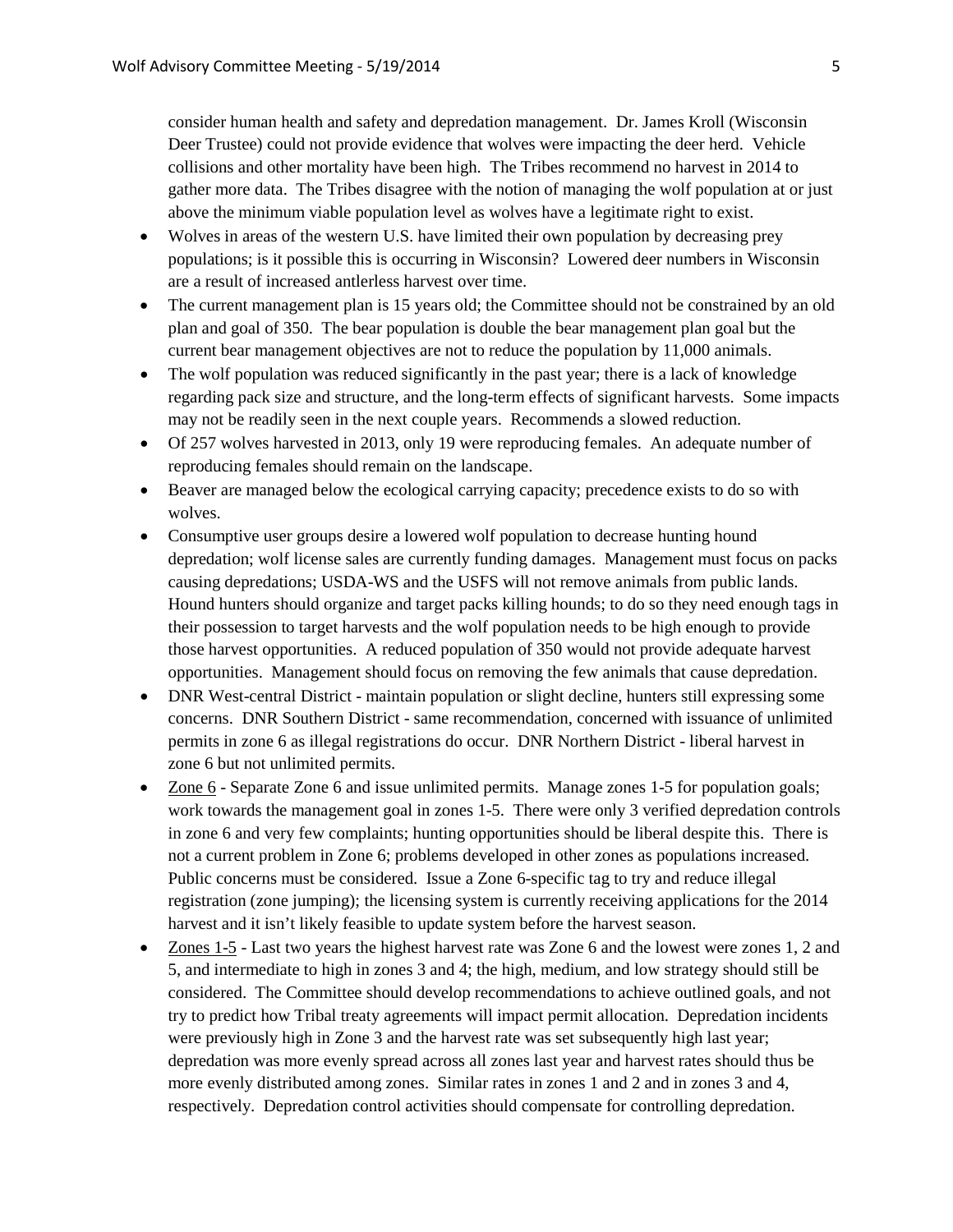Mortality Data - Discussion directed by Jen Stenglein, DNR Research Scientist, with comments provided by Committee members.

- In previous years, an individual-explicit model was presented to analyze effects of harvest on wolf population. The model was built to predict the recolonization of wolves from MN and MI and population growth. The model provided useful data during first two harvest seasons although it was not designed to model a harvested population or to predict the cascading effects of annual harvest. The last data point of population growth was 2012; errors have accumulated each harvest year since. Need to use or develop new models that describe harvested wolf populations.
- Identification of missing mortality calibrated radio telemetry data to mortality. Overall, estimated a missing mortality of 1%; a 1% discrepancy in data annually. Missing mortality data considers account error of survey methods such as track counts.
- The Committee thanked Jen for the considerable work she did to try and make the population model fit data from a harvested population, although ultimately the model was unable to do so.

Individual-based Spatially-explicit Modeling - Discussion directed by Nathan Roberts, DNR Research Scientist, with comments provided by Committee members.

- Models are not 100% accurate and predict results only as good as the input data; are useful tools in management. Some data are typically never available; must make decisions using best available science.
- Must understand relationship between wolf population change and human-caused mortality to achieve management goals.
- Adams et al. 2008 Model
	- o Provides a very useful study; used in MI and MN. Demonstrates the quadratic relationship of human removal and the non-linear effect on population change. Data exists around the 20% mortality rate but little at the 50-60% rate; caution necessary when extrapolating out to these removal rates.
- Fuller et al. 2003 Model
	- o Found population stability to occur at 22% through literature review.
	- o Wisconsin mortality data follows Fuller's relationship of population change.
- Population change graphs for Adams et al. and Fuller et al. models, a table of population reduction strategies by percent population, and a table of harvest various rates were presented.
	- o A 10% population reduction harvest of 180 (Adams et al.) or 150 (Fuller et al.) animals.
	- o Unknown if the wolf populations from studies were at carrying capacity; a harvest rate of 20% indicates that these populations are likely under carrying capacity.
	- o A non-harvest mortality rate of 14% was used to develop harvest scenarios based on 2012 and 2013 rates (includes depredation controls, vehicle collisions, and known illegal harvest, but not unknown illegal harvest; rates are underestimated at some level). In 2012, control mortality was 7.89% of over winter population and all other mortality was 6.04%; similar in 2013. Models assume non-harvest mortality decreases linearly as the population decreases; some uncertainty exists.
- Coyotes and other carnivores adapt to increased population reduction; some indications in the literature that wolf populations show a slight response as well. Most data are for areas where populations are reduced, but not drastically.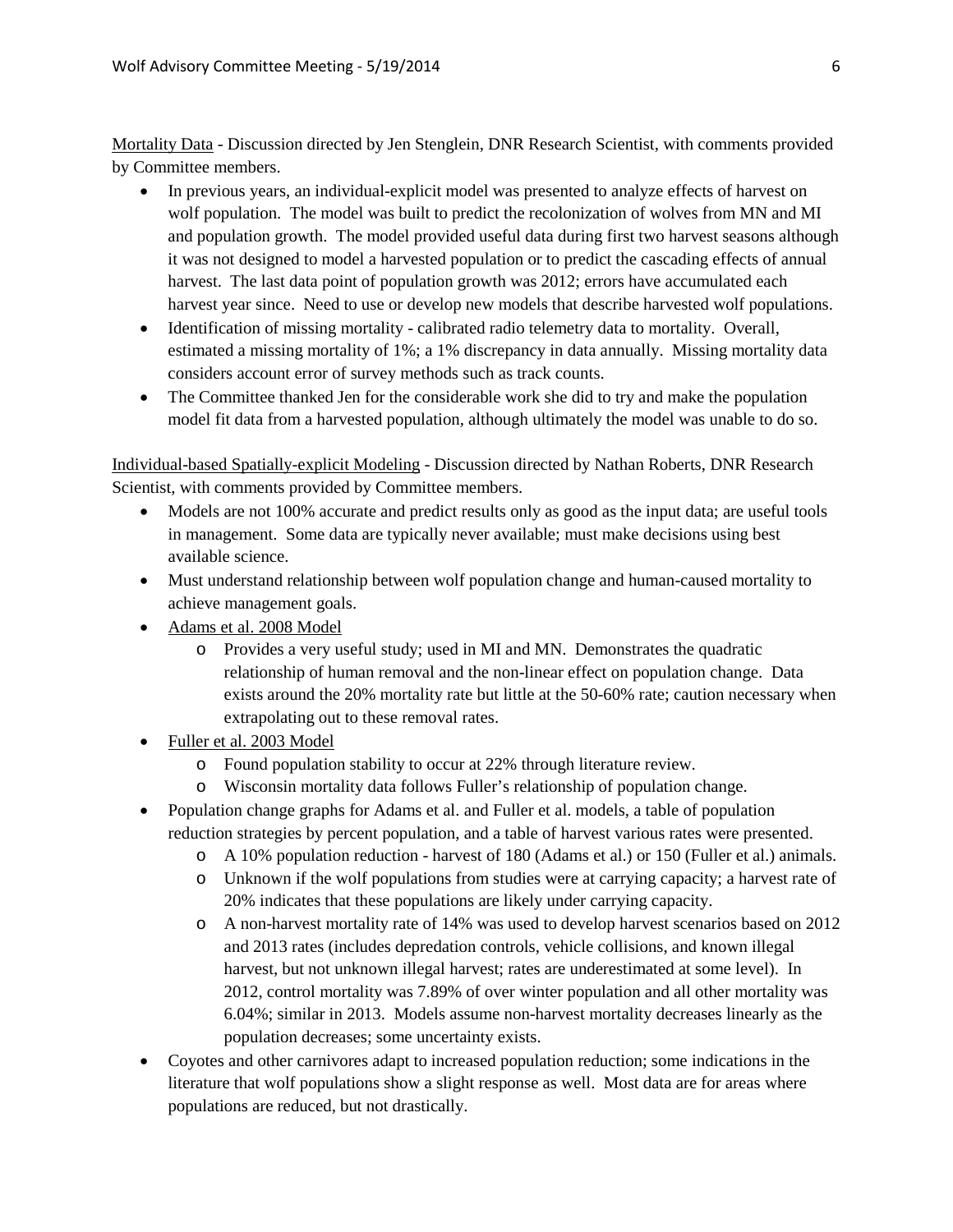### **Comments from the Public in Attendance**

- **Many people and groups attended today's meeting; public comments are allowed prior to quota recommendation discussion to allow comments to be considered by the Committee.**
- Comment 1 The Menominee are the longest living inhabitants of Wisconsin, second to wolves. Wolves are brothers and killing them is senseless. People have invaded wolf territory and taken their lands, and then blamed the wolves for human-wolf conflicts. People have the audacity to set numbers on how many live and die, and if they live or die, and people make trophies of wolves for the sake of killing them. Wolves existed in Wisconsin prior to humans and never needed to be managed by people; same with other species. People need management, not wildlife. People are killing the Menomonee Nation's brother along with everything else. Speaks on behalf of those who were not invited to participate, the wolves.
- Comment 2 The views of the Ho-Chunk and the wolves are very rarely expressed by the Committee. Wolves are brothers and the Ho-Chunk have no tradition of hunting wolves in Wisconsin; the Committee talks about wolf hunting tradition which is not a tradition in Wisconsin. The Ho-Chunk only hunt to feed their people; they are caretakers of the resources that the earth provides.
- Comment 3 Expressed appreciation for the opportunity to speak. The Committee should consider how to sustain a healthy wolf population and has not done so to-date. The USFWS clearly states that a population decrease in 3 consecutive years will trigger a federal review of the wolf management program, and Wisconsin's wolf population has decreased the past 2 years. Human caused mortality data from 2013 shows that >440 wolves have been removed, which is too high. Effects of harvest mortality on non-harvest mortality rates are unknown. Science must drive Committee discussion and decision-making; must ensure the long-term viability of population. Recommends suspending harvest in 2014.
- Comment 4 Concerned that the 19% population decline last year and the methods of harvest are not supported by Wisconsin voters. The Committee does not represent diverse viewpoints on wolf management. Recommends suspending harvest in 2014, and unsporting harvest methods and electronic calling. The high harvest rate raises social and ethical concerns and isn't supported by sound science. Independent surveys in 2013 indicated that 79% of Wisconsin citizens support wolves and 81% opposes trophy hunting for wolves.
- Comment 5 Does not take a stance on regulated wolf harvest but recommends a reduction in quotas. Recommends a conservative approach for harvest in the Central Forest as there are few depredation issues there.
- Comment 6 Supports wolves in Wisconsin and the 1999 wolf management plan as a balance between social and ecological carrying capacities. Should continue to use the existing plan to develop a harvest quota consistent with reaching the minimum population goal.
- Comment 7 Interest in wolf management and sociopolitical conflicts.
- Comment 8 Douglas County. Opposes the wolf hunt, hound hunting for wolves, and current hound loss reporting requirements. Developing a petition for greater public input in the process.
- Comment 9 Trapping, hound hunting, poison, and other harvest methods are ethically wrong and desire improvements to get Wisconsin to a good place in management.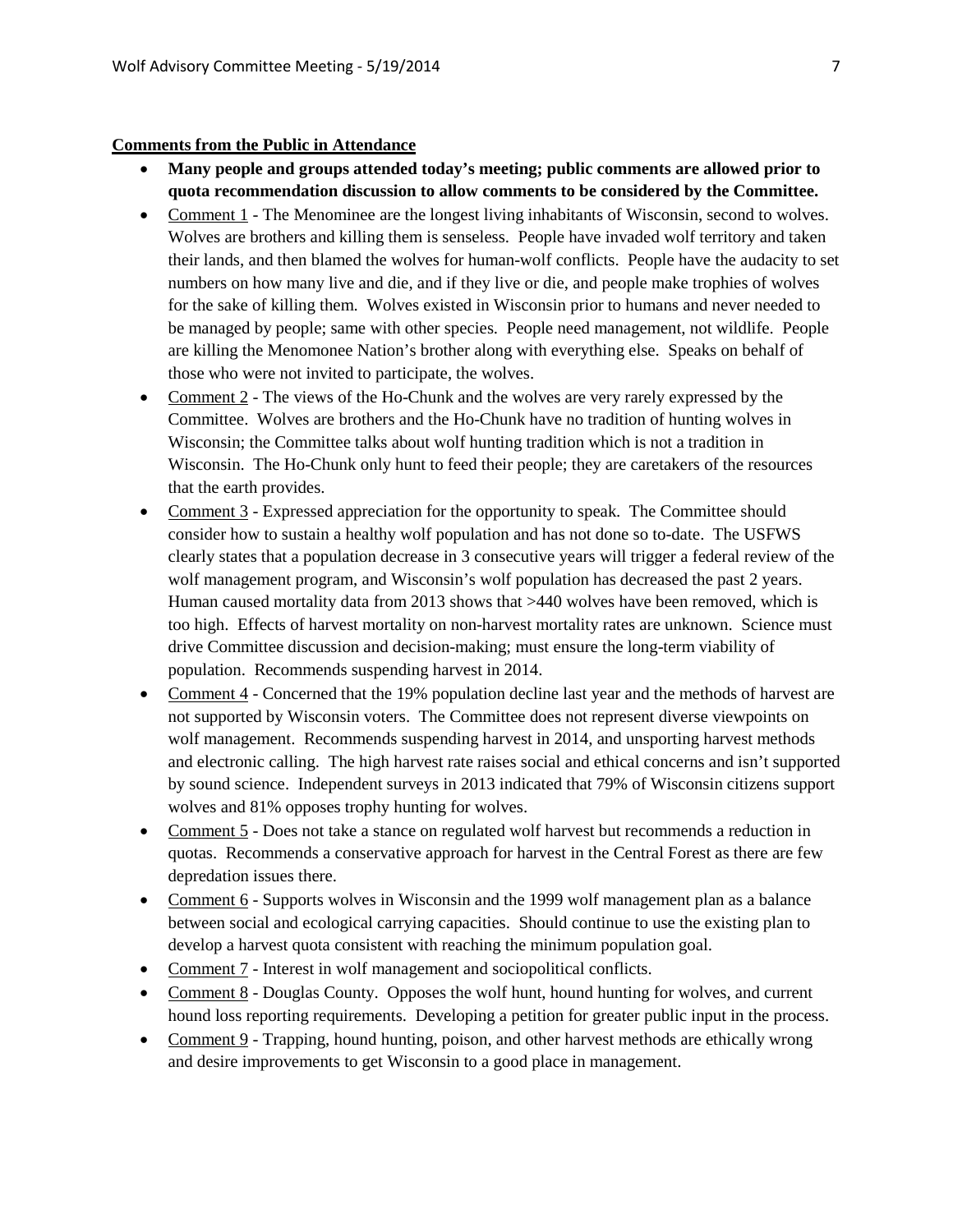- Comment 10 Volunteered 17 years as a tracker and 10 years as a tracker coordinator. Recommends science-based management and not rhetoric; considerable rhetoric expressed and little biology by Committee. High non-harvest mortalities resulted in considerable mortalities.
- Comment 11 Does not view the Committee with credibility; there are 6 representatives of the anti-wolf viewpoint on the Committee but not 6 wildlife advocacy groups. Concerned that some volunteer trackers are only doing so to locate wolves for harvest. Concerned that the Committee is stuck on the goal of 350 animals when the ecological carrying capacity is much higher. Recommends an end to depredation reimbursements for hounds or the ban of hound use statewide, and an end to the wolf hunt. There are other methods to reduce conflicts with livestock and depredation without an established harvest season.
- Comment 12 Has lived up north for the past 33 years. Saw a wolf 30 years ago and was thrilled. The population goal back then was to build the wolf population to a point to where they could survive, and did not focus on a cap level. The goal was supposed to be the bottom for a healthy population. The assumption that the only people that want wolves in Wisconsin are those who do not live in wolf country or deal with them is untrue and should not be propagated. At one time, seeing wolves was a unique experience in Wisconsin. Some wolves cause depredation and should be removed from the population.
- Comment 13 With the Committee, no population number or goal will ever be enough; once a level is reached, the Committee will lower the goal. All Committee members do is whine about wolves and propagate false information. Neither the wolf harvest nor the Committee is working to reduce sociopolitical wolf conflicts. The Committee has not acknowledged human culpability for human-wolf conflicts. The Committee lacks a social scientist as a member. Disappointed that the Committee never acknowledges wolves existing for the sole purpose of existing.
- Dave MacFarland thanked everyone for their attendance and providing their comments.

**2013 Quota Recommendations** - Discussion directed by Dave MacFarland with comments provided by Committee members.

- Recommends a reduction of 10-12% to test that the new models will work and to gather more data. Use a less aggressive harvest strategy. The 2013 goal was a 12.5% decrease and in reality it was 19%; there may be some error considering the unusual nature of the winter and difficult tracking conditions. Several members recommend a harvest of 12.5%. At the 12.5% rate, if minimum winter counts were low, there is a possibility that the rate of harvest would stabilize the population, not decrease it.
- It isn't prudent to use the current plan to continue to drive the population down towards goal if there is uncertainty regarding the future goal; could be higher or lower. Use a slower decrease to allow for identification of a new goal. The 350 goal was a political compromise, not biological.
- The current plan exists and the Committee should continue to work towards goal through liberal harvest (a quota of 250 is considered liberal); do not need to drive population down to goal in one year though. Working towards goal may alleviate some public concerns. If it is desired to increase the population at a later time, the population has shown a capacity to do so.
- The rate of decrease in Zone 3 should be lowered.
- Recommends a population decrease of 5%; effects of harvest on the wolf social structure, population, and the results of packs being eliminated are unknown.
- Recommends a population decrease of 10% according to models; 180 quota.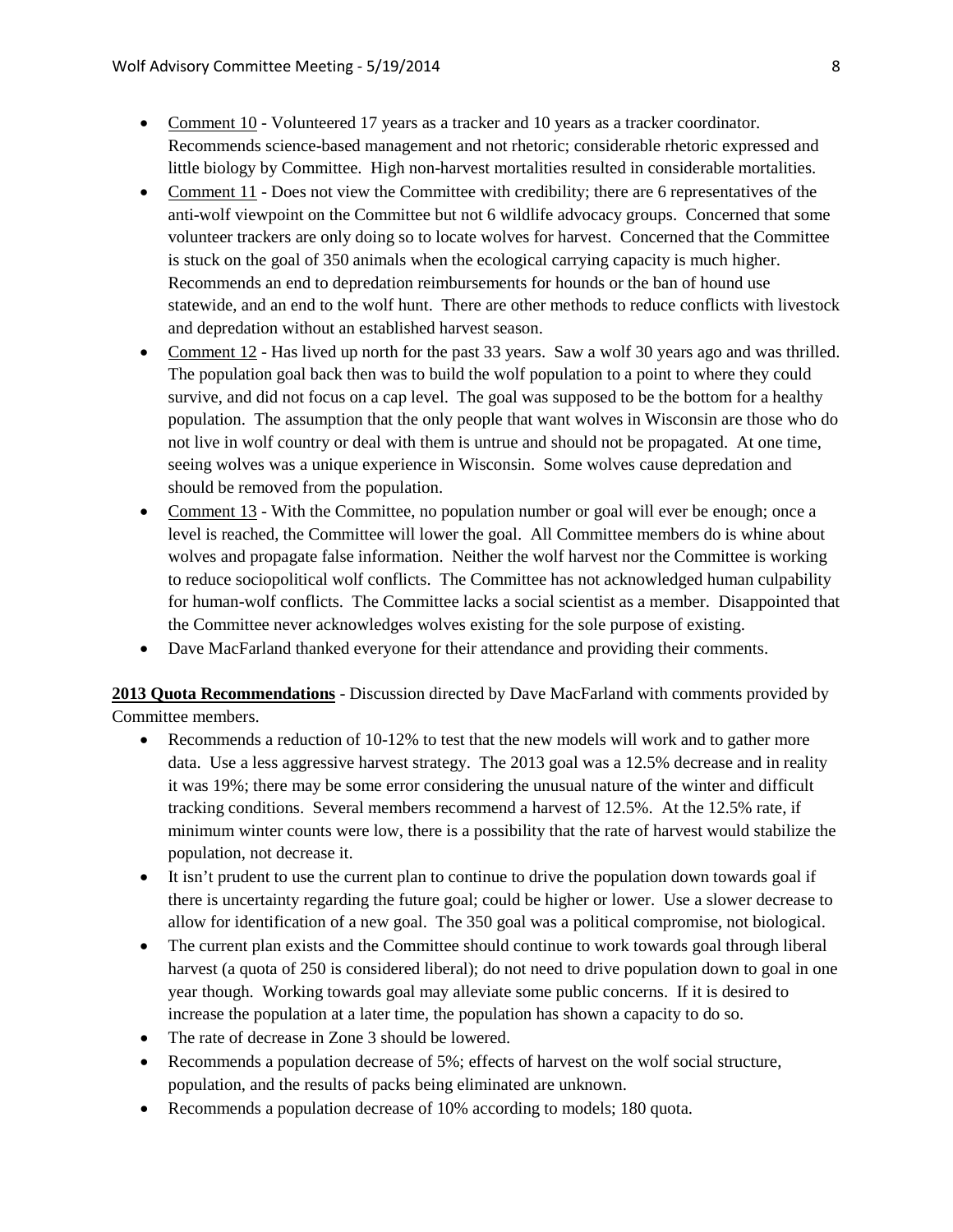- Recommends a goal to stabilize or only slightly reduce the population.
- The Adams et al. model indicates a sustainable mortality level is 29%. Recommends an additional 25% to work towards current management goal.
- Recommends a quota of 20-25%.
- Recommends a quota of 300; this is a harvest rate of 45% and would trigger USFWS program review. In 2013, livestock depredations decreased, there were 6 human-safety concerns, and hunting dog depredations increased. At the county-level there are considerable negative sentiments towards wolves.
- The Wis. Wildlife Federation voted to maintain the goal of 350 animals; voted on 3-5 times with only 2 or 3 persons voting against this goal, listed in meeting minutes (not provided).
- Recommends population growth or at least a stabilize objective. Wolves are brothers to the Tribes. The Committee wants for wolves but also wants for themselves; there are no indications that wolves and humans cannot coexist. Concerned with the high rate of illegal harvest and other non-harvest related mortalities.
- Several Committee members recommend a decreased rate of harvest compared to 2013.
- Some uncertainty in the models exists; used 80% error bars on graphs as the 95% confidence interval was too broad for useful interpretation. Higher error rates are expected with smaller harvested populations (i.e., wolf in comparison to bear). Both model graphs assume a 14% nonharvest mortality (built in). Graphs represent potential harvest scenarios in addition to nonharvest mortalities. Must use caution as harvest data for when the wolf population was 660 do not exist. At a statewide level, the two models appear predictive of data but not at the zone-level (likely too small of a data set to be predictive; does not mean that zones are too small for achieving management objectives but too small to predict change by models). Confidence in models will build with additional years and data; unsure how much data are needed at this point.
- Depredation controls in Great Lakes Region are typically 5-10% of the minimum winter count.

#### Quota recommendation process

- Members wrote down their preferred quota as well as the lowest and highest quota they would consider acceptable. Results used to guide discussion and provide additional information for DNR Wildlife Policy Team, DNR Secretary, and NRB. **This is a recommendation of harvest quotas; this is not a vote.**
	- o A graphical representation of recommendations was provided. A high range of diversity exists among recommendations.
	- o Recommendations mean preferred quota (156), mean high recommendation (196 quota), mean low (131). A 160 quota intersects 9 member's recommendation graphs; a low quota level intersects 5 member's recommendation graphs; a high quota level intersects 5 member's recommendation graphs.
- In 2013, a 45% overall mortality resulted in a decrease of 150 wolves (minimum winter count).

#### Zone-specific Quota Recommendations

- The NRB meeting to approve quotas will be held Wednesday, June 25, 2014.
- Using the mean preferred harvest of 156; developed zone-specific harvest quotas:
	- o Zone 1 Recommended quota 35 (11.9% harvest rate)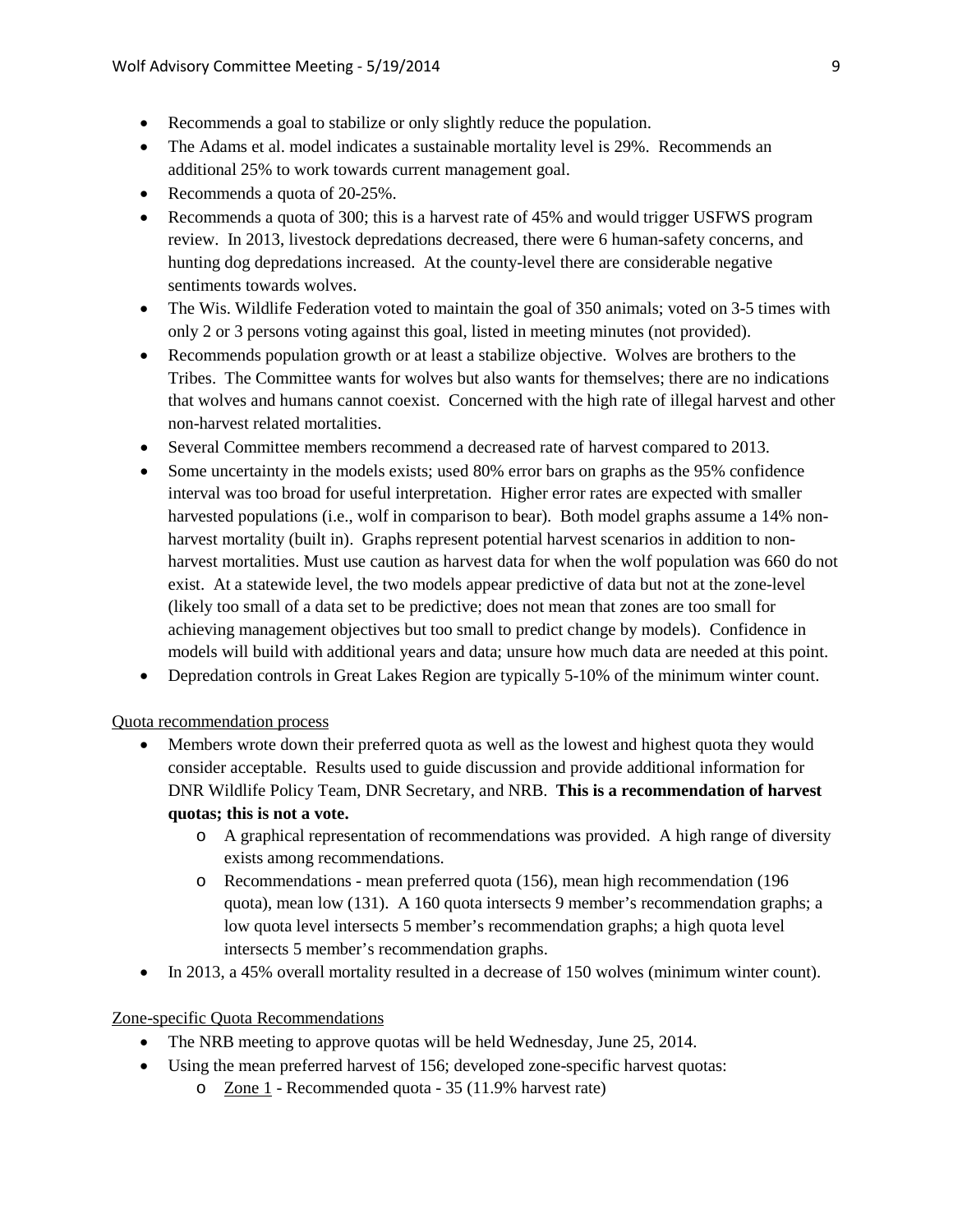- $\blacksquare$  In 2013, 23% harvest rate.
- o Zone 2 Recommended quota 15 (11.8% harvest rate)
	- $\blacksquare$  In 2013, 17% harvest rate.
- o Zone 3 Recommended quota 40 (50% harvest rate).
	- $\blacksquare$  In 2013, 72% harvest rate.
- o Zone 4 Recommended quota 8 (50.0% harvest rate).
	- $\blacksquare$  In 2013, 48% harvest rate.
- o Zone 5 Recommended quota 20 (19.8% harvest rate).
	- $\blacksquare$  In 2013, 25% harvest rate.
- o Zone 6 Recommended quota 35 (128% harvest rate).
	- $\blacksquare$  In 2013, 88% harvest rate.
	- General consensus is for a high quota in zone 6 and that the population is higher than reported (i.e., >100% harvest rate recommended).
	- Recommendations for a harvest rate in zone 6 of 120% and unlimited harvest.
- Adams et al. model indicates a 5% reduction based on these quotas.
- Fuller et al. model indicates a 20% reduction based on these quotas.
- Is this a legitimate process for the Committee to decide quota recommendations?
	- o No the quota does not result in a great enough reduction in animals.
	- o No sportsman's groups are underrepresented compared to biologists.
	- o The process incorporated each member's input; the mean quota was calculated from each members preferred recommendation. The process has been used in the past, with continued use it builds consistency in quota setting.
	- $\circ$  If these quotas reduce the population by 12%, then it is acceptable; data is currently lacking whether this will occur.
	- o Zone 6
		- Recommendation to take Zone 6 quota and distribute it to other zones; unlimited quota in Zone 6.
		- It would be unfair to those who have already applied for 2014 wolf permits, and it is unlikely that the licensing system could accommodate this change by fall.
		- Leave Zone 6 open until the end of the harvest season. Registration violations occurred as some hunters registered wolves in the wrong zone to keep other zones open longer; a zone open until the end of the season perpetuates this risk.
		- Consider Zone 6-specific permits for future years; zone-specific permits could reduce but not eliminate all registration violations. Zone-specific tags may reduce harvest opportunities.
- All data and recommendations will be presented to the DNR Wildlife Policy Team, DNR Secretary, and NRB; recommendations may be altered with further consideration.
- A portion of the quota will be allocated to the Tribes; Tribes have legal right to 50% of the quota in the Ceded Territory. In harvest year 1, Tribes received 50% of the quota; in harvest year 2, Tribes received 10%. Whether to increase quotas according to Tribal allocation can be presented to the Wildlife Policy Team.
- The population will be higher in the fall at the time when the hunting and trapping season begins. Recommended quotas are based on the minimum winter count with the expectation that the population will be considerably higher at the time of harvest.